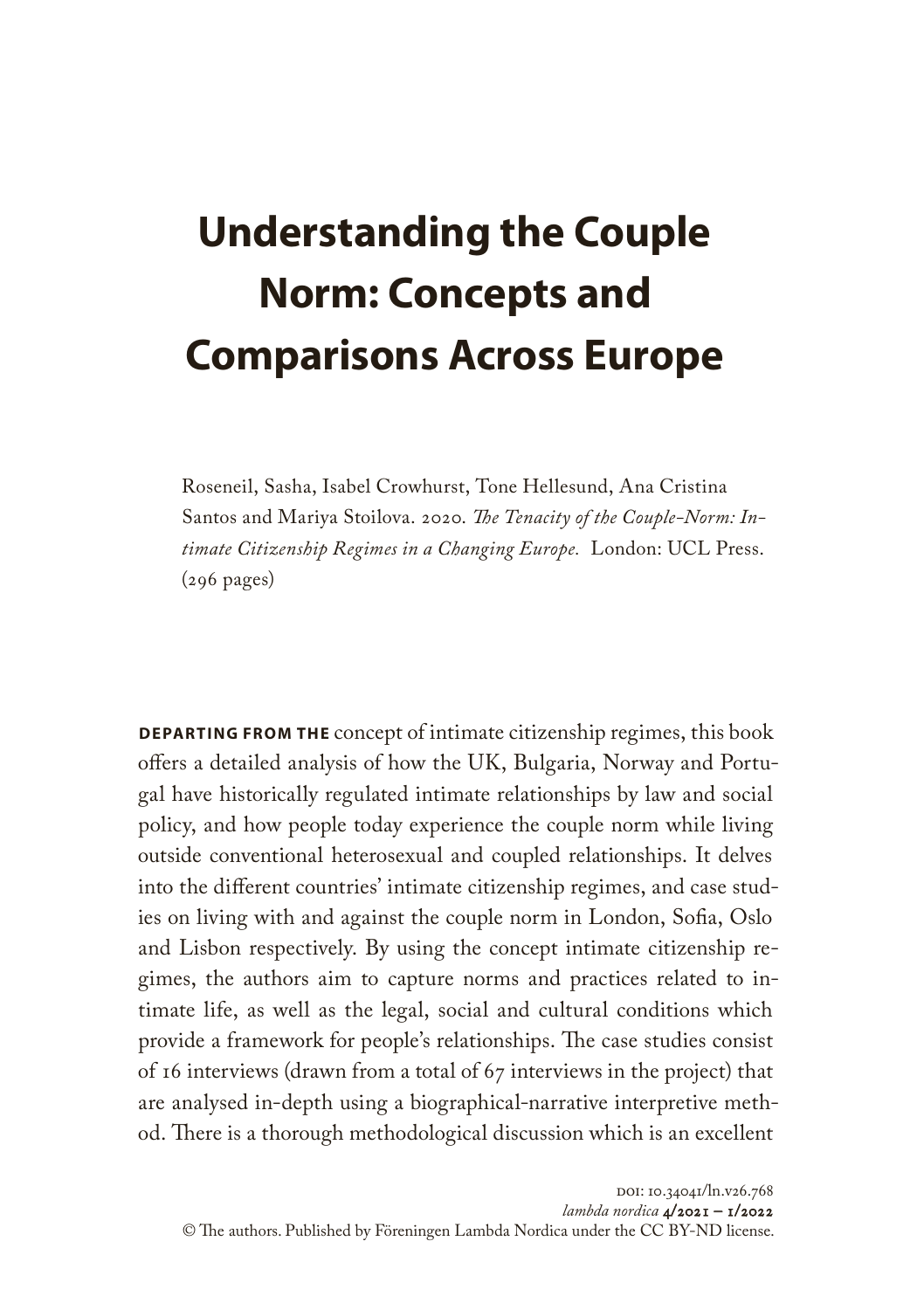source of inspiration for anyone looking to delve deeper into narrative methods and life stories.

The couple norm is the focal point of the analyses, but the authors also develop the relationship between the couple norm and other norms. The intimate citizenship regimes are said to consist of four core norms: the couple norm, the gender norm of differentiation and hierarchization, the hetero norm, and the procreative norm. These are said to intertwine and strengthen each other but they are also analytically distinguishable from one another. Focusing on the couple norm is important for the contribution of these analyses, as it allows for an in-depth understanding of how this specific norm operates.

The authors describe changes that have resulted in less repression of same-sex relationships, a strengthening of the rights of women, and a move away from regulations that only accept life-long marital relationships. This development is most pronounced in the UK, Norway and Portugal, while Bulgaria has tended to shift back and forth, for instance regarding views on same-sex relationships. The overall conclusion of the book is however that in all four countries, cohabiting couples remain at the center for social policy as well as legal regulations. The book balances the ambition of sketching larger European patterns and tendencies and highlighting the differences between the countries well.

One of the main contributions of the book is the development of concepts for understanding the tenacity of the couple norm. The authors point out how the capaciousness of the norm allows for it to be supported in a multitude of ways that can shift over time and between places. A pairing of the concepts *expectation* and *injunction* is used to capture a continuum between more subtle social and cultural pressure on the one hand and more rigid regulation on the other. The pairing of these concepts using a bi-directional arrow (expectation $\leftrightarrow$ injunction) works to join different types of normative components together. This is very convincing in some cases, for example when it comes to marriage, as it shows how the legal and social aspects of the imperative to marry can work in tandem. Similarly, the authors show how family approval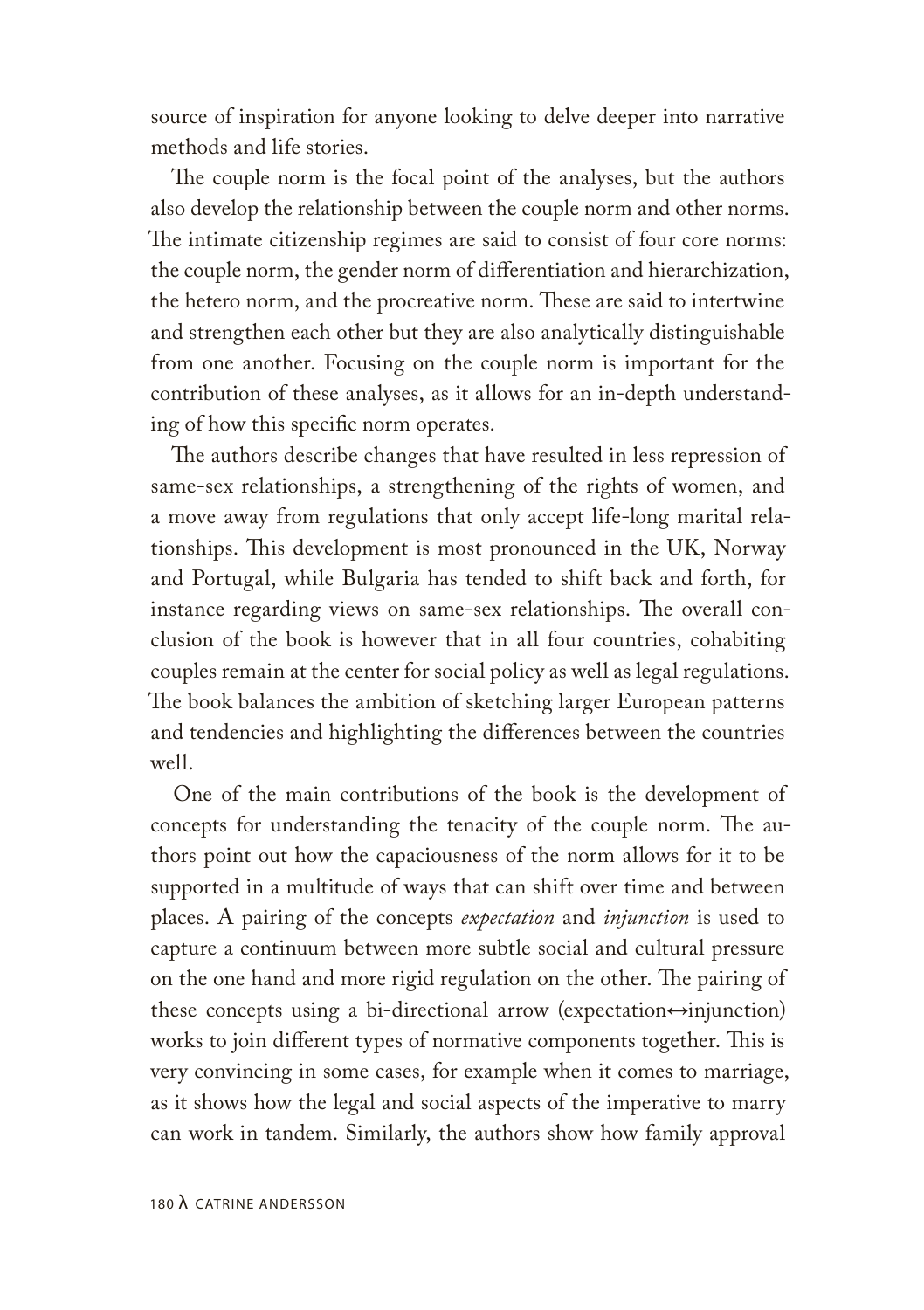and ideals of homogamy (marrying/partnering with someone who is similar to you) work in both soft and hard ways to control life choices and to push toward coupledom. Their analysis here works to dissolve the dichotomy of autonomously initiated and arranged marriages, as it reveals how strong the ideal of family approval is, also in families from majority-groups in these different European countries. In other cases, the conceptual pairing of expectation↔injunction is less convincing. As a reader, I am left wondering why, in some cases where more rigid regulations are absent, expectation is not used on its own. When it comes to love and relationship work, for example, there are clearly expectations of these dimensions in a coupled relationship, but it is not supported that there are also injunctions, and it might have benefited the analysis to distinguish somewhat between the amount of pressure/regulation that is exerted.

One aspect in which I find the book lacking is how the authors deal with life choices that in different ways go beyond the heterosexual couple norm. Being single, living with friends or in a same-sex relationship are consistently brought to the fore of the analysis, in a very relevant way. However, consensual non-monogamy (CNM) or polyamory, is not highlighted in the book, even though there is at least one example of an open relationship among the interviewees. I think it would have benefited the analysis to take these types of relationships more seriously and incorporate the growing field of CNM-studies, which one of the authors, Ana Cristina Santos, is a part of. Resisting the couple norm by for example choosing *not* to enter a coupled intimate relationship, is very different from resisting the same norm by entering into non-coupled intimate relationships. Taking these nuances into account would have been an interesting way to develop the arguments made.

Finally, I want to emphasise that *The Tenacity of the Couple-Norm: Intimate Citizenship Regimes in a Changing Europe*, in a multi-faceted way captures how the couple norm operates to promote coupledom as the main way to reach "normal" and respectable adulthood. By detailing the specificities of these different European countries' intimate citizenship